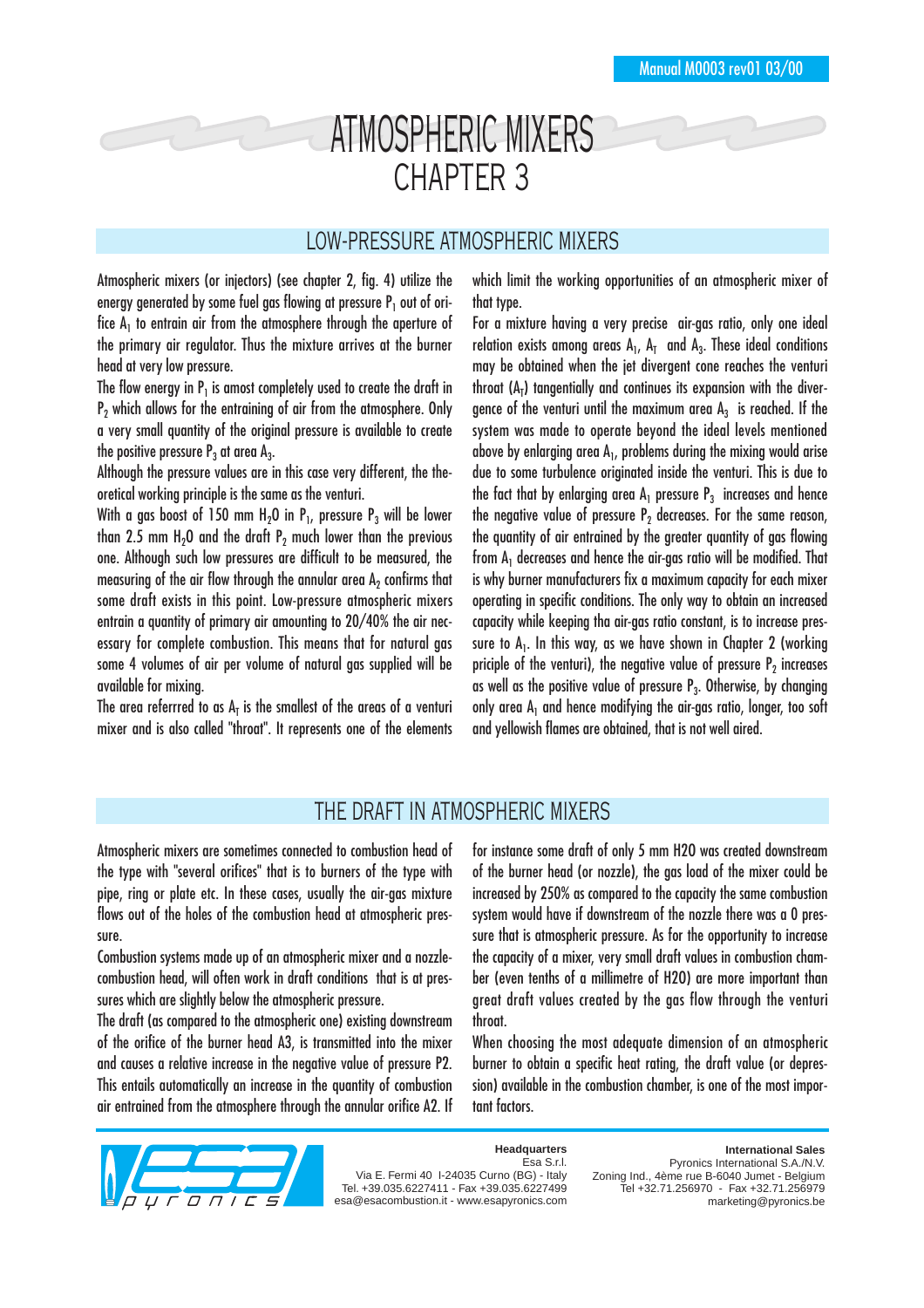## MEDIUM-PRESSURE ATMOSPHERIC MIXERS

Atmospheric injectors working at low gas pressures may also be fed via pressures of up to  $7,000 \div 10,000$  mm H<sub>2</sub>O. When working with such pressures though it is advisable to use mixers having a smaller area  $A_1$  allowing to obtain a greater negative value of pressure  $P_2$ and consequently greater primary air premixing. With gas boost ranging from  $3.500$  to  $7.000$  mm  $H<sub>2</sub>O$  the result is a 40% to 60% premixing.

With highere boosts and leaner mixtures greater values of  $P_3$  can be obtained.

If a pressure  $P_1$  of 7,000 mm H<sub>2</sub>O is available, the mixture pressure

at the burner nozzle ( $P_3$ ) may be as high as  $25 \div 50$  mm H<sub>2</sub>O. In these working conditions, having draft values  $P<sub>2</sub>$  much greater, the draft value in the combustion chamber will no longer be as important as in low-pressure gas burners. However some draft is necessary especially in order to obtain better capacity performances. Using the capacity of a burner working in neutral conditions (no draft) it is possible to obtain an increase in the capacity by 65% creating a draft of 5 mm H<sub>2</sub>O. This is true of a mixer operating with gas at  $7.000$ mm  $H<sub>2</sub>0$ .

#### HIGH-PRESSURE ATMOSPHERIC MIXERS

When the gas boost exceeds  $7.000$  mm  $H<sub>2</sub>O$  it is better to use a mixer designed to better exploit the different behaviour of the mixture threads (figure 5).

If gas pressures amounting to 1.7 bar (some  $17,000$  mm  $H<sub>2</sub>O$ ) are available, it is possible to premix at 100% that is to entrain all the air necessary for combustion via the fuel gas energy by premixing it with gas in the venturi before it arrives in the nozzle.

High-pressure mixers differ from low- and medium-pressure mixers in the design, yet the working principle is exactly the same.

Given a specific area  $A_3$ , we will try to obtain some specific draft  $P_2$ created by the gas flowing out of orifice  $A_1$  at pressure  $P_1$ . The latter allows to obtain the draft of air from the ambient through the annular orifice  $A_2$ .

The flare of the outer face of the injecting nozzle is modified so as to produce a jet cone following the less divergent inner shape of the venturi. This change is adopted in order to exploit the maximum energy of gas available. The annular orifice of the primary air  $A<sub>2</sub>$  has an almost cylindrical shape, too; its section may be regulated manually by moving the proper regulator.

When natural gas is used at a boost of 1.7 bar and when the system is regulated so as to obtain a mixture with 80% aeration a pressure  $P_3$  ranging between 50 and 75 mm H<sub>2</sub>O will be obtained. Obviously



the remaining 20 % of air will be utilized as secondary air to be supplied to the combustion system with a specific draft in the combustion chamber. The latter though is not very important as far as the effects of the assessment of the capacity limits of the mixers is concerned.

As for the mixers we have mentioned above, the high-pressure venturi may present bad performances if specific limits of the orifice  $A_1$ , which are ususally reported by the manufacturer, were exceeded. The values reported in the tables by the manufacturer may correspond to maximum potentail (or maximum capacities) or to maximum section of the nozzle  $A_1$ , which can be tolerated for a corresponding section of discharge of the burners  $A_3$ . The ratio of the minimum capacity to the maximum capacity of such burners is very wide and is only limited by the number of heads or nozzles of the burners which make up section  $A_3$ .